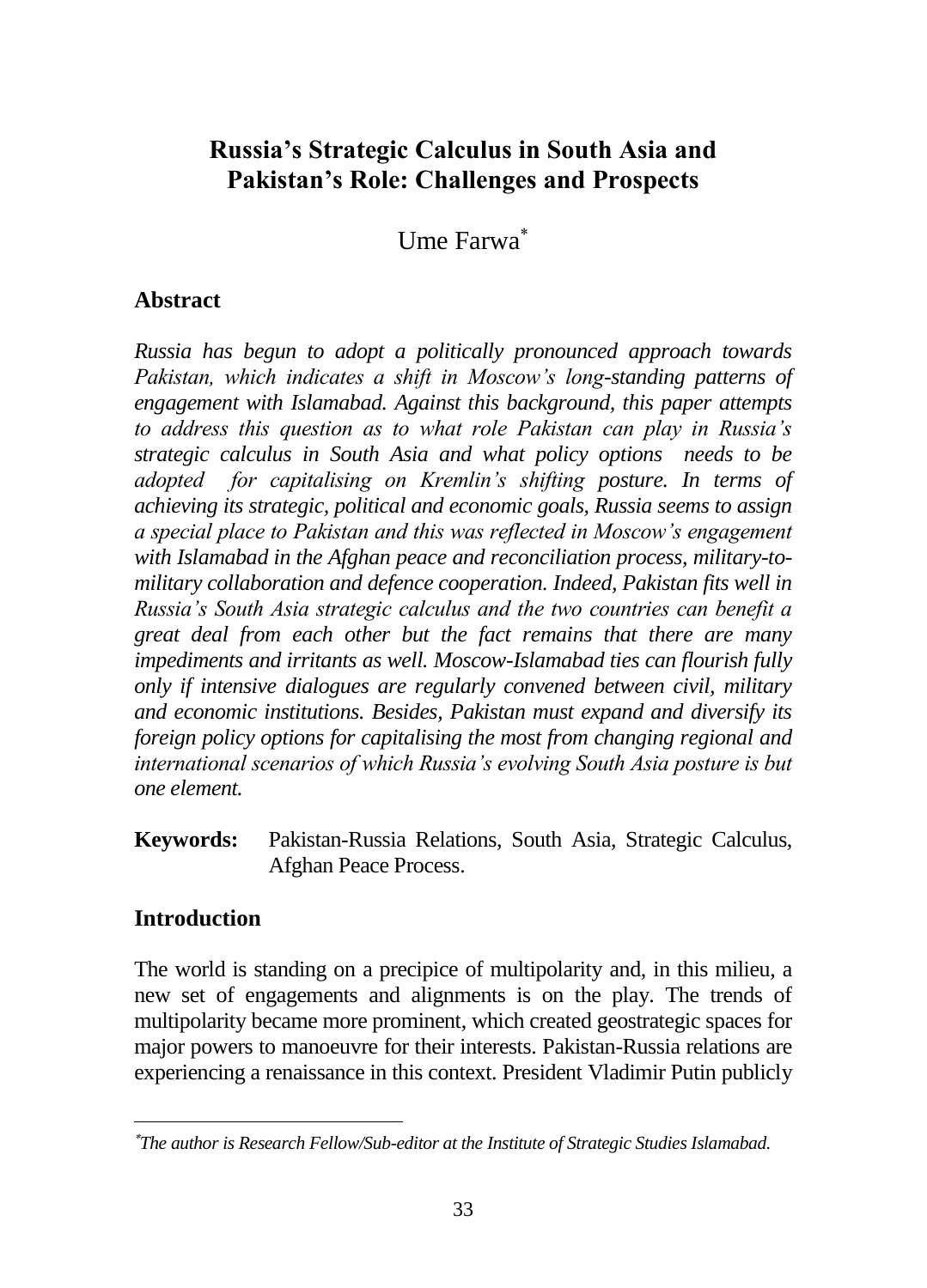#### Strategic Studies

supported Pakistan's full membership in the Shanghai Cooperation Organisation (SCO). <sup>1</sup> In August 2013, the Russian Colonel-General, Vladimir Chirkin, paid a visit to Pakistan for a detailed discussion on the issues of strategic importance.<sup>2</sup> Pakistan-Russia relations reached a milestone when Moscow lifted its self-imposed arms embargo on Pakistan in 2014. Consequently, Mi-35 assault helicopters were delivered to Pakistan despite strong opposition from India.

Indeed, such developments indicate a shift in the Russian perception towards Pakistan. Significance of Pakistan is also evident in regional politics, particularly in Afghanistan and Central Asia. The emerging threat of the Islamic State of Iraq and Syria (ISIS) in Afghanistan, China-Russia growing cooperation and the pronounced role of geopolitics in Central Asia, have created an environment which has aligned Pakistan's and Russia's interests. A new Cold War is emerging in which the US is naming Russia and China as its strategic competitors while the other two are re-orienting to new alignments and positioning for a bigger stake in the regional and world order. Here, in this context, Russia and China are aligning their interests while Pakistan, being a staunch ally of Beijing, is a natural preference for Moscow.

Although the reluctant friends (Russia and Pakistan) have had on-again, off-again episodes of engagement, this time, their bilateral engagement is different: It is not confined to defence and military only, there is ample cooperation in the economic field as well. Their rapprochement started, more visibly in 2014, with Pak-Russia Defence Cooperation Agreement in which the two countries agreed upon cooperating on strategic, politicomilitary and promoting international peace and security along with collaborating in the fields of education, science and technology, agriculture and peacekeeping operations. This agreement was a landmark achievement as Kremlin lifted its self-imposed arms embargo on Islamabad. In the following years, they conducted joint military exercises, joint naval exercises. Russia also delivered Mi-35 assault helicopters to Pakistan and

<sup>&</sup>lt;sup>1</sup> "Russia Endorses Full SCO Membership for Pakistan," *Dawn*, November 7, 2011, <https://www.dawn.com/news/671932>

<sup>&</sup>lt;sup>2</sup> "Vladimir Chirkin Visited the Major Command of Pakistan Army," *News World Russia*, August 9, 2013,

[https://newsworldrussia.wordpress.com/2013/08/09/vladimir-chirkin-visited-the](https://newsworldrussia.wordpress.com/2013/08/09/vladimir-chirkin-visited-the-major-command-of-pakistan-army/)[major-command-of-pakistan-army/](https://newsworldrussia.wordpress.com/2013/08/09/vladimir-chirkin-visited-the-major-command-of-pakistan-army/)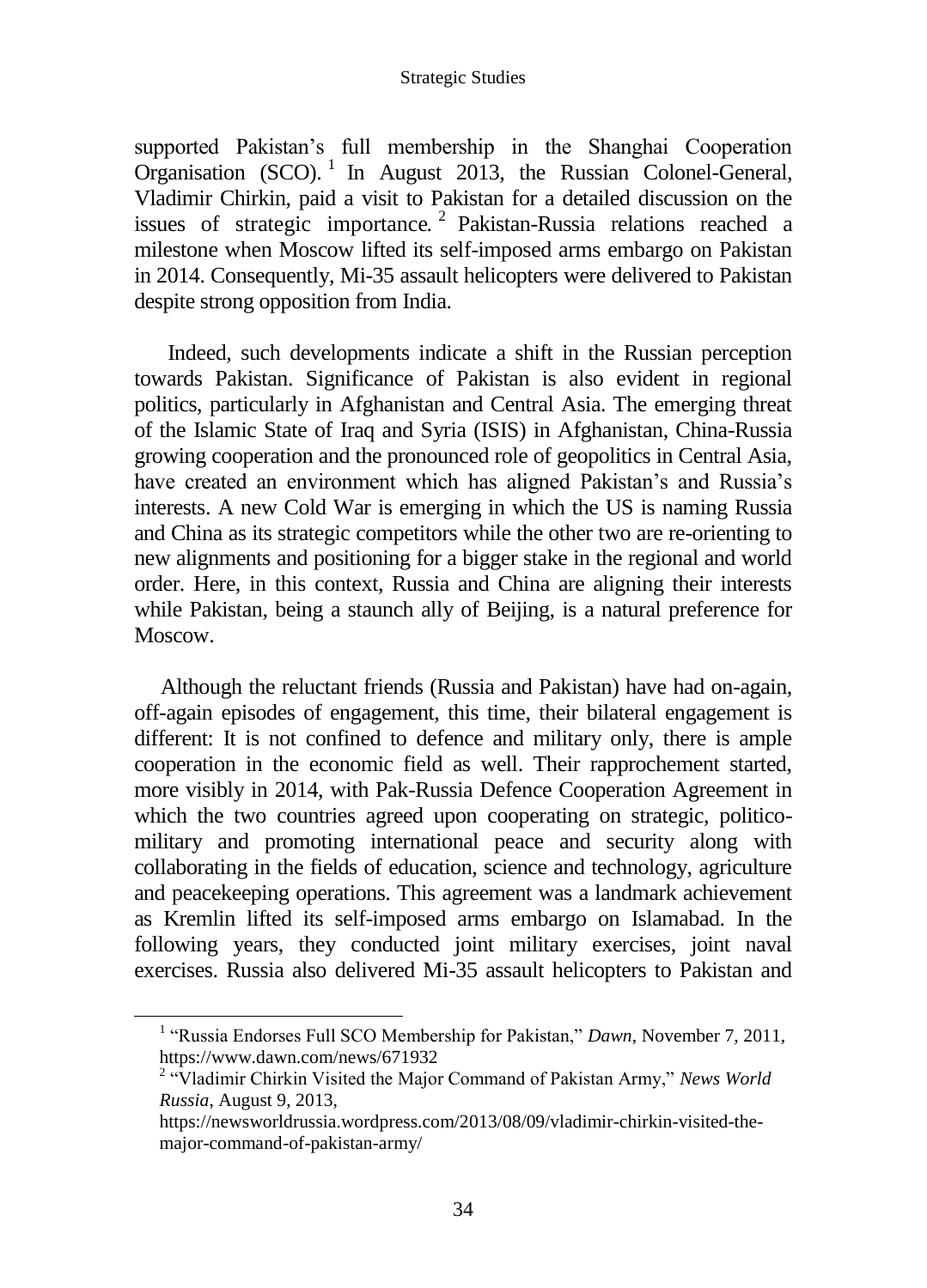negotiations are underway for further purchase of arms. In October 2015, the two nations signed a Memorandum of Understanding (MOU) to build an 1100 km-long gas pipeline to connect LNG terminals in Sindh and Punjab. Headed by a Russian company, RT Global Resources, this project was expected to be implemented in 2018. With this background, it seems pertinent to understand what factors are shaping Russia's strategic calculus in South Asia and whether Pakistan has any role to play in it.

Much has been written on Russia's strategic calculus, its threat perceptions and the instruments to pursue its goals. In his book, *The Culture of Strategic Thought Behind Russia's Modern Approaches to Warfare*, Stephen R Covington explains that Russia is unique in its history, geography and the challenges it confronts in the global arena. $3$  In a research article, "Russia's Pivot to Eurasia, "Roy Allison explores Moscow's increasing engagement with the Eurasian region and delineates the global and regional constructs in which the Russian vision is embedded. In another article, "Strategic Reassertion in Russia's Central Asia Policy," Alison Roy, underlines the changes in the country's threat perceptions towards Central Asia and highlights the shifts in its overall policy.<sup>4</sup> Russia's South Asia policy is a vector of its Central Asia policy, in fact, Russia's overall strategic calculus is aimed at isolating the US in the Eurasian region. By supporting the Taliban's political inclusion in the Afghan peace and reconciliation process, which it did in Pakistan-China-Russia Trilateral Dialogue, <sup>5</sup> Moscow can undermine the American influence in Kabul. Moreover, its multi-faceted and multi-dimensional cooperation with China can deliver on both economic and strategic fronts. Being implemented at a time when the US influence is declining globally, Russia's strategic calculus has farreaching implications both at the regional and global level.

<sup>3</sup> Stephen R Covington, "*The Culture of Strategic Thought Behind Russia's Modern Approaches to Warfare,*" (Cambridge: Belfer Centre, 2016): 10-15,

[https://www.belfercenter.org/sites/default/files/legacy/files/Culture%20of%20Strategic](https://www.belfercenter.org/sites/default/files/legacy/files/Culture%20of%20Strategic%20Thought%203.pdf) [%20Thought%203.pdf](https://www.belfercenter.org/sites/default/files/legacy/files/Culture%20of%20Strategic%20Thought%203.pdf)

<sup>4</sup> Roy Allison, "Strategic Reassertion in Russia's Central Asia Policy," *International Affairs*80, no.2 (2004): 277-293[,https://onlinelibrary.wiley.com/doi/abs/10.1111/j.1468-](https://onlinelibrary.wiley.com/doi/abs/10.1111/j.1468-2346.2004.00383.x) [2346.2004.00383.x](https://onlinelibrary.wiley.com/doi/abs/10.1111/j.1468-2346.2004.00383.x)

<sup>&</sup>lt;sup>5</sup>"China, Russia, Pakistan Joining Hands on Afghan Problem: The Report," *Economic Times*, July 12, 2018,

[https://economictimes.indiatimes.com/news/defence/sign-of-worry-for-india-china](https://economictimes.indiatimes.com/news/defence/sign-of-worry-for-india-china-russia-pakistan-joining-hands-on-afghan-problem-says-report/articleshow/57985232.cms)[russia-pakistan-joining-hands-on-afghan-problem-says](https://economictimes.indiatimes.com/news/defence/sign-of-worry-for-india-china-russia-pakistan-joining-hands-on-afghan-problem-says-report/articleshow/57985232.cms)[report/articleshow/57985232.cms](https://economictimes.indiatimes.com/news/defence/sign-of-worry-for-india-china-russia-pakistan-joining-hands-on-afghan-problem-says-report/articleshow/57985232.cms)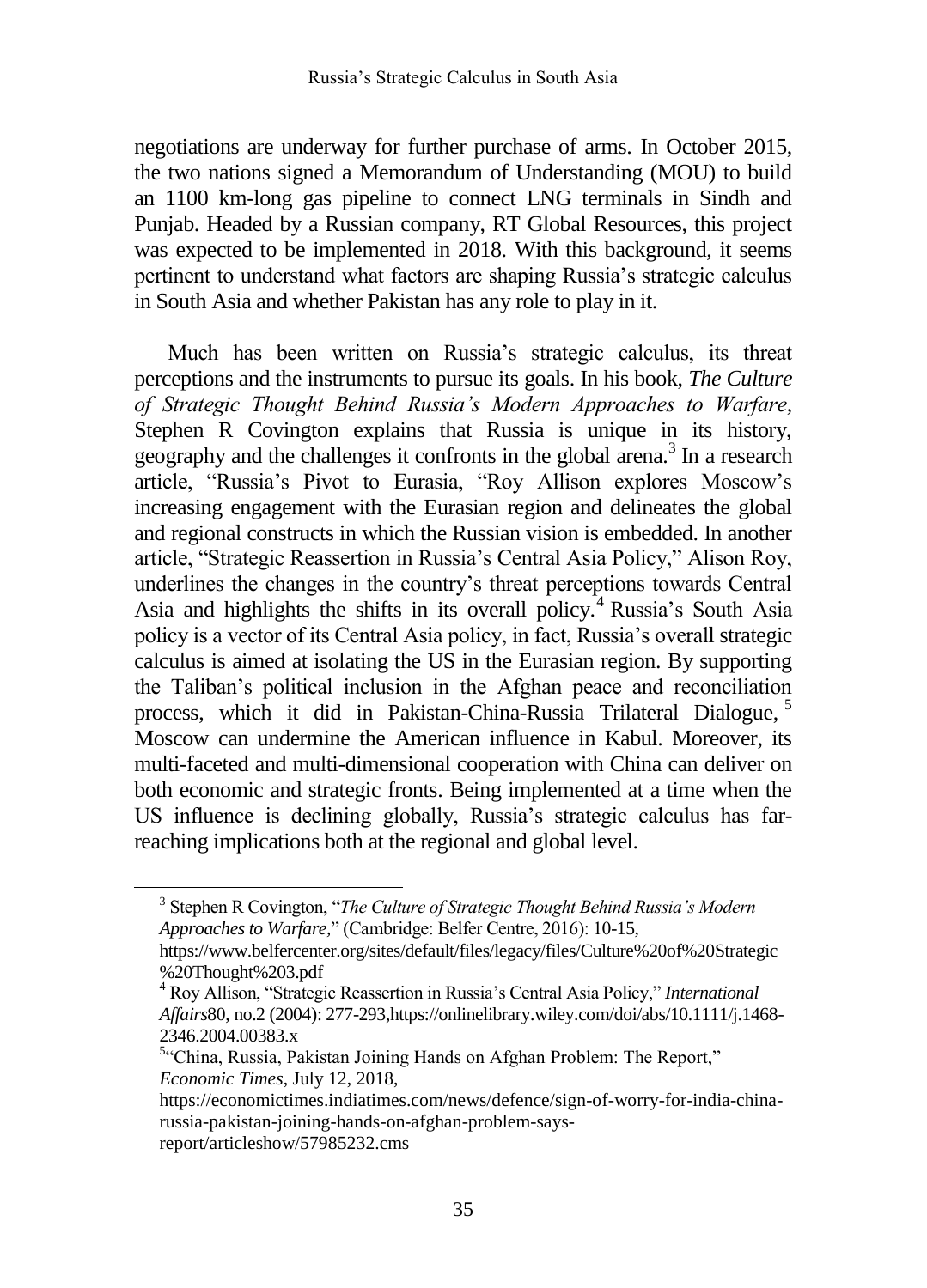In order to answer whether Pakistan has any role to play in Russia's strategic calculus (South Asia), this paper first presents an overview of Russia's strategic calculus in South Asia and then examines Pakistan's role in it.

## **Russia's Strategic Calculus in South Asia**

The Ukraine crisis, which began in November 2013, triggered a cascade of strategic events in the international arena. Russia's relations with the West deteriorated and it faced a backlash from the West in the form of the US and EU sanctions. These developments urged Moscow to adjust its security and military documents according to the changing geostrategic and geoeconomic environment. On December 25, 2014, a new military document was adopted and, on November 30, 2016, a new foreign policy concept was brought to the fore.This rapid evolution indicated that Russia's perceptions of its strategic environment, the instruments and measures to pursue its strategic goals are witnessing some form of transformation. Also, the new foreign policy document reflects this transformation and emphasised the following mentioned features<sup>6</sup>:

- i. The country's status as a leading world power should be emphasised. The strategic security document stated, "Russia is a great power again and has increasingly involved in the resolution of major international conflicts and in ensuring strategic stability."
- ii. The Foreign Policy Concept mentioned that the country has become "a centre of influence in today's world."
- iii. The strategic document emphasised that the new international scene is chaotic, volatile and marked by competition over resources. A multi-polar world is emerging which can rightly be characterised by regional and global instability.
- iv. Sustaining Russia's eminent position in the post-Soviet space is a key foreign policy goal. The Common Wealth of Independent States (CIS), the Eurasian Economic Union (EEU), SCO and the

 $\overline{a}$ 

<sup>6</sup>The Ministry of Foreign Affairs of the Russian Federation, *Foreign Policy Concept of the Russian Federation (approved by Russian President Putin on November 30, 2016)*, December 1, 2016,

[http://www.mid.ru/en/foreign\\_policy/official\\_documents/-](http://www.mid.ru/en/foreign_policy/official_documents/-/asset_publisher/CptICkB6BZ29/content/id/2542248)

[<sup>/</sup>asset\\_publisher/CptICkB6BZ29/content/id/2542248](http://www.mid.ru/en/foreign_policy/official_documents/-/asset_publisher/CptICkB6BZ29/content/id/2542248)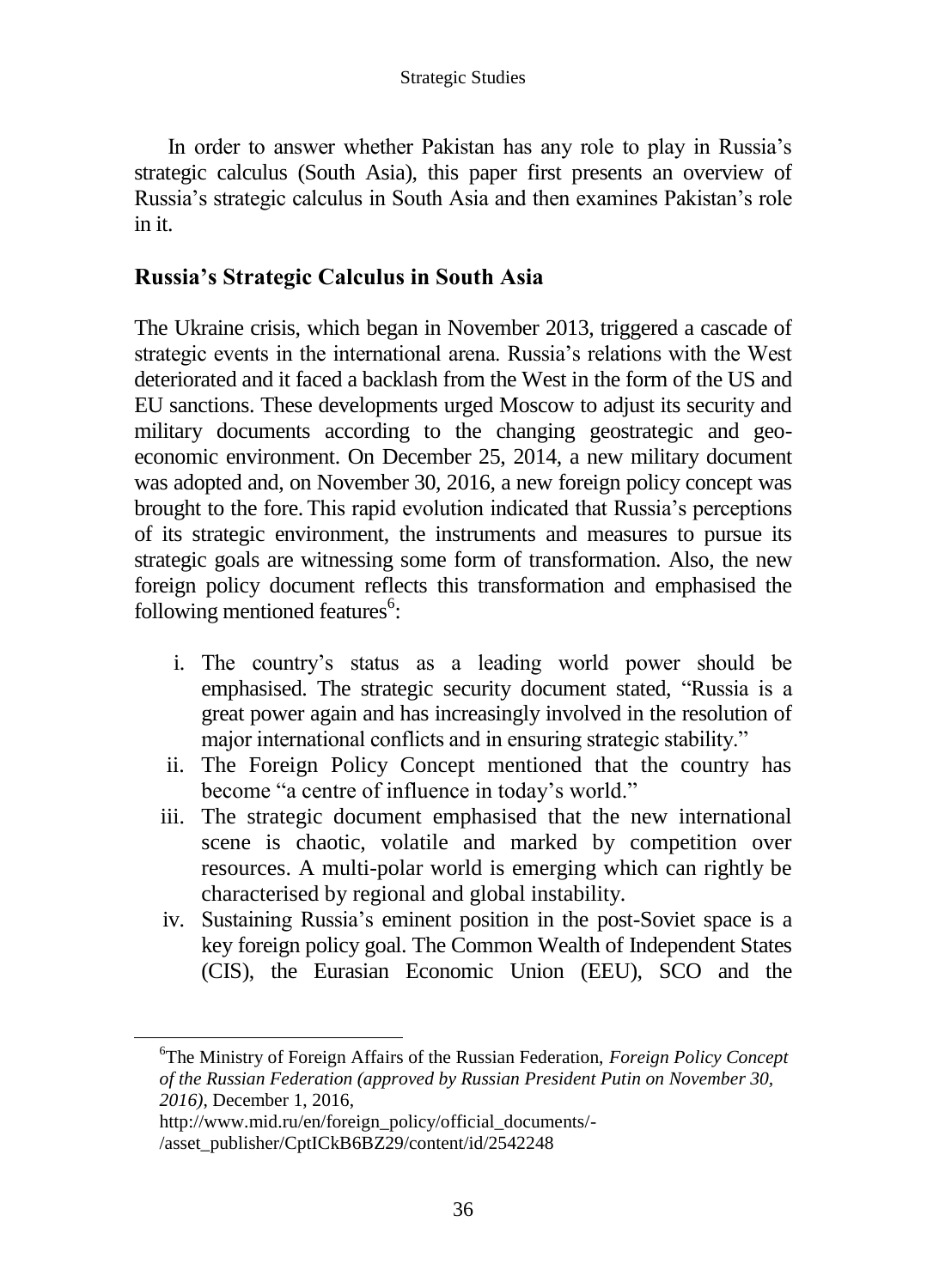Collective Security Treaty Organisation (CSTO) are the important vectors in the budding multi-centric world.

- v. The erosion of the neo-liberal world order has now become a harsh reality. The West's attempts to maintain the decaying structures of the world order by manipulating through political, economic and strategic toolkits are leading to greater instability.
- vi. Moscow will pay special attention to the structures, instruments and states which would help facilitate the process of the Eurasian integration.

In the same vein, the 2013 Concept of the Foreign Policy outlined that the country intends to continue its strategic partnership with  $\text{India.}^7$  With regards to Afghanistan, it indicated that Russia "aims to achieve peace and reconciliation in Afghanistan as a peace-loving sovereign neutral state with a stable economy" by working with the other stakeholders and multilateral institutions. Russia's approach towards South Asia has also been highlighted in the National Security Strategy of the Russian Federation to 2020 and the Maritime Doctrine of the Russian Federation to 2020. The two documents noted that the security situation in Afghanistan and South Asia had a negative impact on the international climate and that Russia is focused on "transforming the Indian Ocean into a zone of peace, stability and good neighbourly relations."

Recently, Russia has begun to express interest in Pakistan and its political approach towards Islamabad has become more pronounced. Since the issues of South Asia, in terms of the realm of geo-economy and geopolitics, reverberate in both countries, which is creating a potential sphere of convergence of mutual interests. Despite the huge geographical distance between them, Russia and Pakistan are confronted with a range of similar challenges: terrorism, peace and reconciliation in Afghanistan, nuclear security and problems of economic development. Contrary to the previous pattern of the Russian engagement with Pakistan, now Moscow has started to approach Islamabad as part of its larger strategy in South Asia. The convergence of their economic and politico-security agenda in South

 $7$  "Concept of the Foreign Policy of the Russian Federation", The Ministry of the Foreign Affairs of the Russian Federation, February 12, 2013, [http://www.mid.ru/en/foreign\\_policy/official\\_documents/-](http://www.mid.ru/en/foreign_policy/official_documents/-/asset_publisher/CptICkB6BZ29/content/id/122186) [/asset\\_publisher/CptICkB6BZ29/content/id/122186](http://www.mid.ru/en/foreign_policy/official_documents/-/asset_publisher/CptICkB6BZ29/content/id/122186)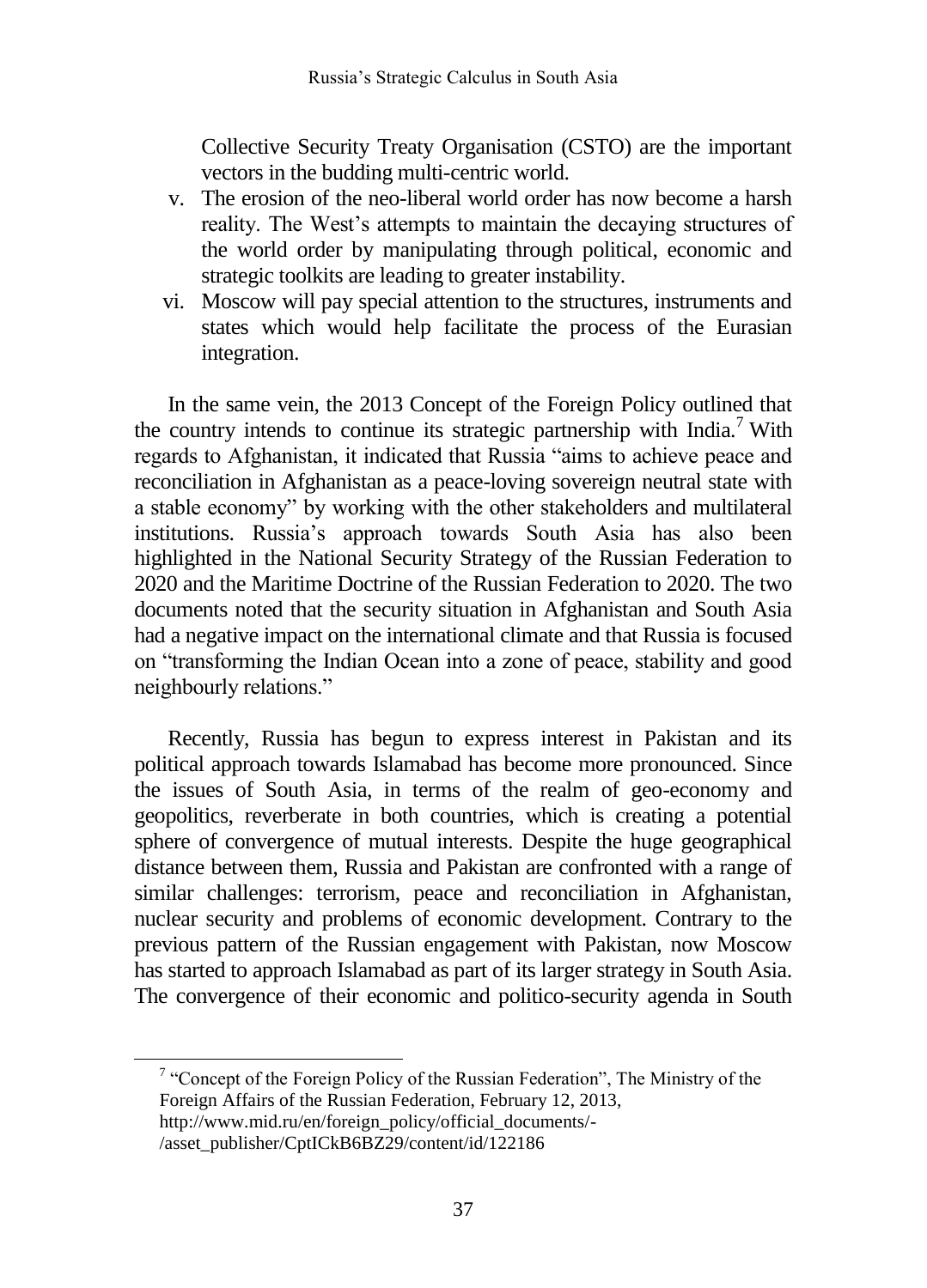and Central Asia is emerging as an important instrument in the evolving regional politics.

Russia's resurgence, as a great global power, seems to reshape its strategic vision in the adjacent regions as well. It is a well-known fact that Moscow is preoccupied with securing its immediate neighbourhood and maintaining friendly ties with the pro-Russia governments in Central Asia. Besides, domestic stability, sovereignty and territorial integrity are its major national interests. Securing its territory from infiltration of foreign agents that may create chaos in the country is also a priority for Moscow. The trans-national radical and militant organisations are a case in point: ISIS and the Islamic Movement of Uzbekistan (IMU). The agenda of regional stability also acquires a high place which reflects in its quest for fostering peace and reconciliation in Afghanistan.

Overall, Moscow's foreign policy goals are driven by the following objectives:<sup>8</sup>

- i. To maintain the Russian influence in its immediate neighbourhood.
- ii. To ensure its sovereignty and territorial integrity.
- iii. To localise those conflicts which can spread to its borders.
- iv. To undermine the US influence at the global and regional level.
- v. To work with the regional countries for building a multipolar world.
- vi. To foster economic cooperation with other countries.

In South as well, its larger strategic aims are reflective of its overall strategic calculus. To be more specific, Russia's South Asia policy reflects the overall strategic calculus of the country. Its goals are:

- i. To undermine the US influence and particularly reduce Washington's leverage in the Afghan peace and reconciliation process.
- ii. To find alternatives markets for the Russian oil and gas (products and services).

<sup>8</sup> Andrew et al., "Russia's 2020 Strategic Economic Goals and the Role of International Integration," Center for Strategic and International Studies, July 2008, [http://www.ifpa.org/confrncNworkshp/confrncNworkshpPages/usRussiaMarch2011](http://www.ifpa.org/confrncNworkshp/confrncNworkshpPages/usRussiaMarch2011/Russias%202020%20Strategic%20Goals.pdf) [/Russias%202020%20Strategic%20Goals.pdf](http://www.ifpa.org/confrncNworkshp/confrncNworkshpPages/usRussiaMarch2011/Russias%202020%20Strategic%20Goals.pdf)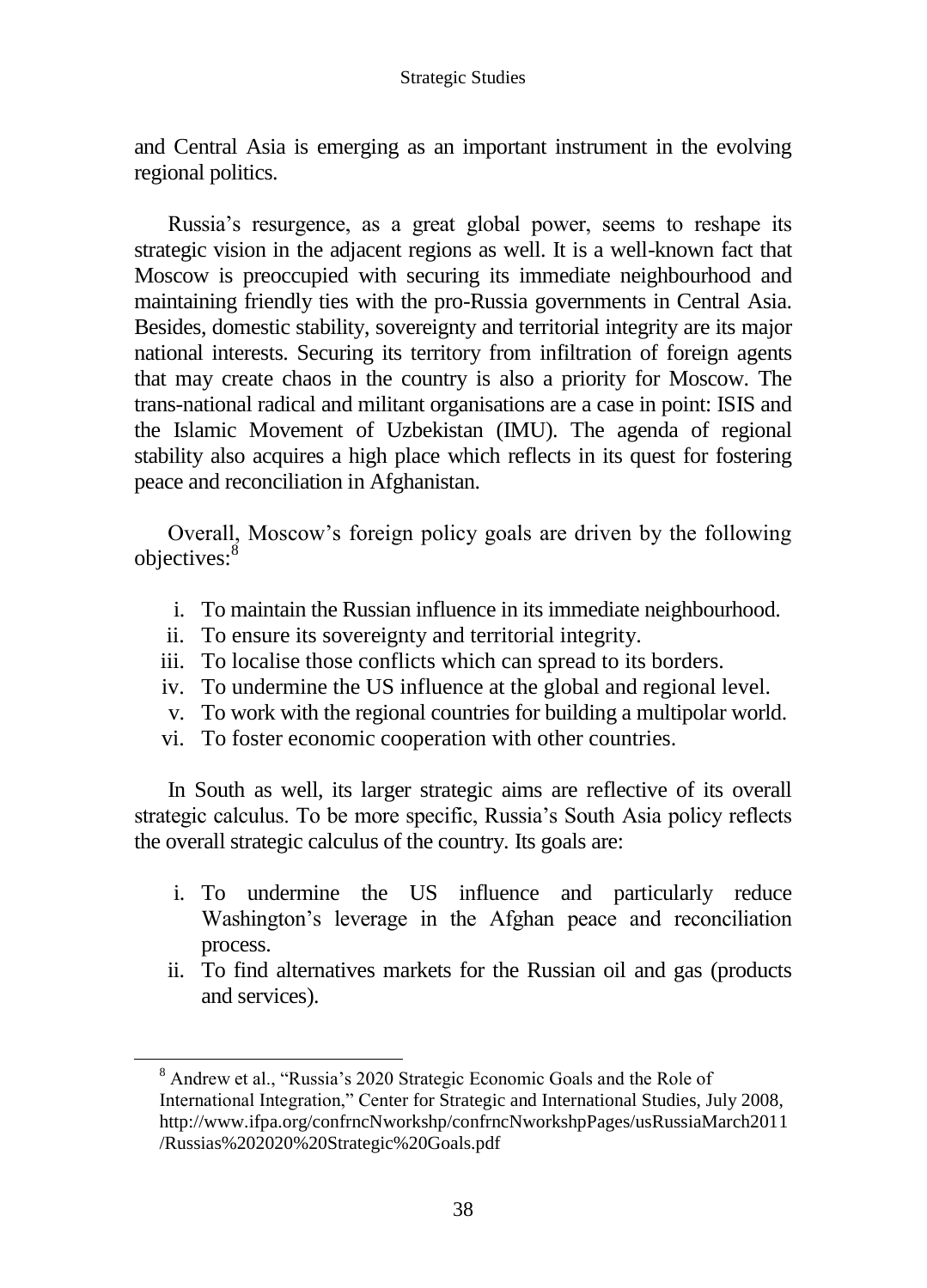- iii. To materialise its vision of the Pan-Eurasian integration in order to resurge as a great power.
- iv. To work in close collaboration with China and build a regional political and economic order, dominated by Beijing and Moscow.
- v. To synergise EAU with SCO and materialise the vision of 'Greater Eurasia.'

#### **Pakistan's Role: Bilateral Engagements and Challenges**

Russia recognised Pakistan's geostrategic importance and has been working towards fostering an all-comprehensive relationship with the country. Moscow and Islamabad also conducted joint military exercises which were dubbed as "Friendship 2017." In December 2017, while speaking at a seminar on Disarmament, Non-Proliferation and Strategic Stability, the first Secretary of the Russian embassy in Islamabad, Pavel Didkovsky stated, "Moscow neither opposed nor wished to block Pakistan's application to join the Nuclear Suppliers Group (NSG)."<sup>9</sup> There, he highlighted the possibility to join the group for those states which have not yet signed the Non-Proliferation Treaty (NPT). Later on, the Russian Ambassador to Pakistan, Alexey Dedov, further elaborated on his country's approach on this issue, "Russia has no objections to Pakistan's membership of the NSG. We are ready to work towards consensus-based discussions on this issue."<sup>10</sup>

Similarly, the bilateral economic ties witnessed an upward trajectory. For instance, the Russian companies expressed their interest in investing in Pakistan's energy sector. Inter-Rao Engineering and Himash Apparat, a Russian oil and gas consortium, has recently signed an MoU with Khyber Pakhtunkhwa Oil and Gas Company Limited (KPOGCL) to establish an oil refinery in Kohat. $11$ 

http://www.ipripak.org/wp-content/uploads/2014/01/prrelease61.pdf

<sup>9</sup> "Russia Lifts Arms Embargo to Pakistan," *Dawn*, June 2, 2014,

[https://www.dawn.com/news/1110131a](https://www.dawn.com/news/1110131)ndSibKaifee, "Russia Signals Support for Pakistan's NSG Candidature," *Arab News*, December 18, 2017,

<http://www.arabnews.com/node/1210756/world>

 $10$  "Russia-Pakistan Relations: is there a New Trajectory?," Islamabad Policy Research Institute, August 1, 2018,

<sup>&</sup>lt;sup>11</sup> "KPOGCL, Russian Consortium Sign MOU to Establish Oil Refinery," *Frontier Post*, February 1, 2018.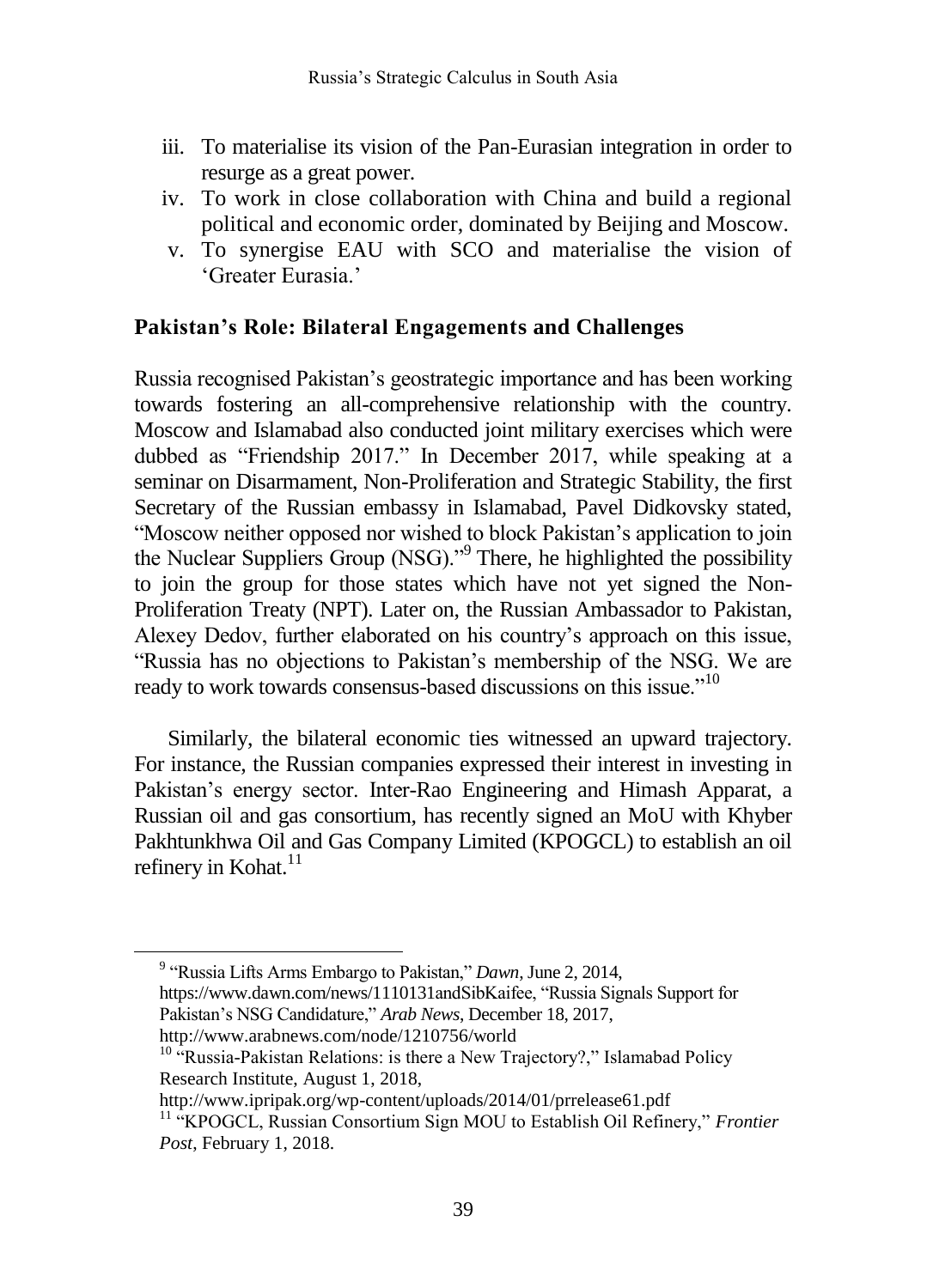As envisioned in its strategic documents, Pakistan is helpful in connecting the massive landmass of the Eurasian region. By instrumentalising China-Russia strategic partnership, Pakistan can connect the region through multilateral forums such as the EEU, SCO and the South Asian Association for Regional Cooperation (SAARC). Although Pakistan is located at a strategically important position where it can help join different economic blocs in the region, the catalyst for the Eurasian integration is the China-Pakistan Economic Corridor (CPEC). It is a transnational corridor, stretching from the Karakorum Highway to Gwadar and includes a network of railroads, highways and power stations across the country. Pakistan has a two-fold role to play in the Russian strategic calculus which is as under:

- i. A lynchpin in Russia's dream of Pan-Eurasian integration.
- ii. An important partner in the emerging multi-polar world, particularly at the regional level.

Russia is also looking for options such as developing a gas pipeline from Iran to India via Gwadar. It is planning to export gas to India and Pakistan. This project has been long opposed by the US and has faced several delays. The sixth meeting of the Pakistan-Russia Intergovernmental Commission was held to identify areas of cooperation in trade, technology, science and economy.<sup>12</sup> Later, in a meeting between the Pakistani Prime Minister, Shahid Khaqan Abbasi and his Russian counterpart, Dmitry Medvedev, the two sides gave an impetus to the offshore gas pipeline by reaching an agreement.<sup>13</sup>

In a recent trilateral meeting with the Chinese and Indian foreign ministers in New Delhi, the Russian Foreign Minister, Sergei Lavrov, urged India to find ways to join the CPEC and benefit from Belt and Road Initiative (BRI). In this way, Russia has thrown its weight behind Pakistan's efforts to implement the CPEC, which has been vehemently opposed by India. Yet, this will not be a smooth path especially when Russia considers

 $12$  Baqir Sajjad Syed, "Pakistan, Russia Form Panel to Set Up Military

Cooperation," *Dawn*, February 21, 2018,<https://www.dawn.com/news/1390716>

<sup>&</sup>lt;sup>13</sup> Irfan Ghauri, "SCO Summit: Pakistan is Adamant to Fight Terrorism, says PM Abbasi," *Express Tribune*, December 1, 2017,

[https://tribune.com.pk/story/1573635/1-pm-abbasi-meets-russian-counterpart-sco](https://tribune.com.pk/story/1573635/1-pm-abbasi-meets-russian-counterpart-sco-summit/)[summit/](https://tribune.com.pk/story/1573635/1-pm-abbasi-meets-russian-counterpart-sco-summit/)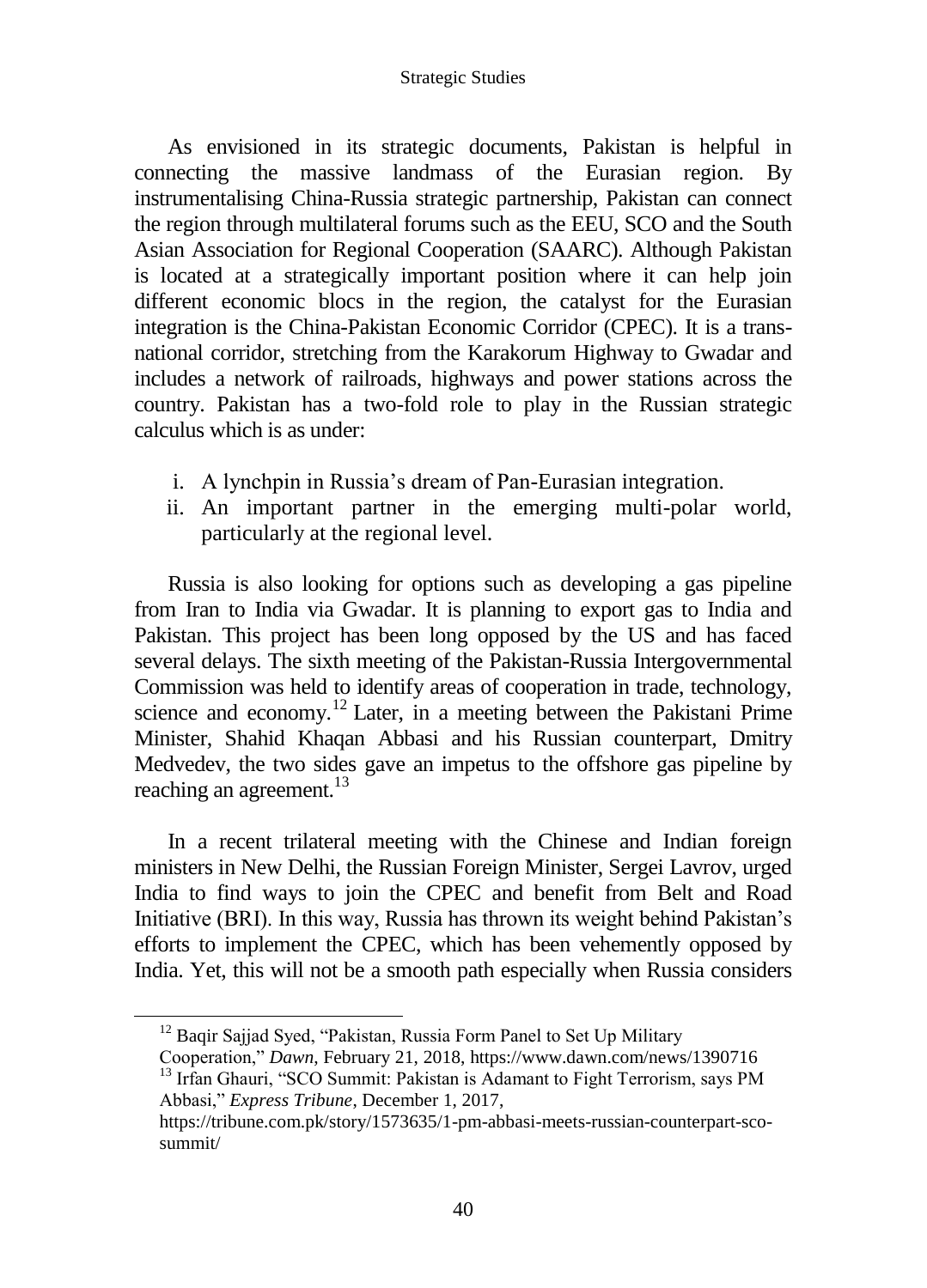India its "privileged strategic partner" and engaging with it in a meaningful and substantive partnership. Here, if Pakistan remains too apprehensive of Moscow's cordial ties with New Delhi, it would become very difficult for it to navigate the complexities of Russia's policies of balancing with India.

Russia has used multilateral institutions instrumentally to increase its strategic and economic outreach towards South Asia. In this regard, the EEU and SCO acquired a special place. Russia has encouraged the initiative of North-South corridor between Russia, Iran and India via the Caspian and Arabian seas. Along with this initiative, Russia has joined hands with China on the Silk Road Initiative and publicly supported this project, many times. In the Russia-India-China (RIC) meeting, Moscow's representative supported BRI and the CPEC and has also asked India to join this project.<sup>14</sup>

Through the CPEC, Pakistan fits in Russia's vision of Pan-Eurasian integration. Connecting Central Asia with South Asia, this corridor will become a convenient route for Russia. In the larger picture of Pak-Russia strategic convergence, Afghanistan evolved as a regional arena where, for the first time, Pakistan's and Iran's interests converged. In July 2018, a rare meeting among the spymasters from Russia, China, Iran and Pakistan reached the headlines in international media.<sup>15</sup> Not only did it surprise the people for its peculiarity but also shed light on the evolving consensus of the regional actors on the issue of Afghanistan. There are ample opportunities for Pakistan to increase cooperation with its estranged neighbour but it involves various complexities, too.

The pattern of the Russian engagement and investment in Pakistan is very interesting. In the official statements, Russia does endorse BRI and the CPEC but, in practice, it is creating its own niche in Pakistan's energy sector and, at the same time, avoiding any competition with the Chinese companies. The North-South Gas Corridor is the most significant among all the Russian projects and initiatives. The Minister of Energy of the Russian

 $\overline{a}$ 

<sup>&</sup>lt;sup>14</sup> Sanjeev Miglani, "Russia Urges India to Line Up Behind China's Belt and Road Initiative," *Reuters*, December 11, 2017, [https://www.reuters.com/article/us-india](https://www.reuters.com/article/us-india-china-russia/russia-urges-india-to-line-up-behind-chinas-belt-and-road-initiative-idUSKBN1E51EX)[china-russia/russia-urges-india-to-line-up-behind-chinas-belt-and-road-initiative](https://www.reuters.com/article/us-india-china-russia/russia-urges-india-to-line-up-behind-chinas-belt-and-road-initiative-idUSKBN1E51EX)[idUSKBN1E51EX](https://www.reuters.com/article/us-india-china-russia/russia-urges-india-to-line-up-behind-chinas-belt-and-road-initiative-idUSKBN1E51EX)

<sup>15</sup> Ayaz Gul, "Pakistan Hosts Unusual Meeting of Regional Spymasters," *Voice of America*, July 11, 2018,

[https://www.voanews.com/a/pakistan-hosts-unusual-meeting-of-regional](https://www.voanews.com/a/pakistan-hosts-unusual-meeting-of-regional-spymasters/4478723.html)[spymasters/4478723.html](https://www.voanews.com/a/pakistan-hosts-unusual-meeting-of-regional-spymasters/4478723.html)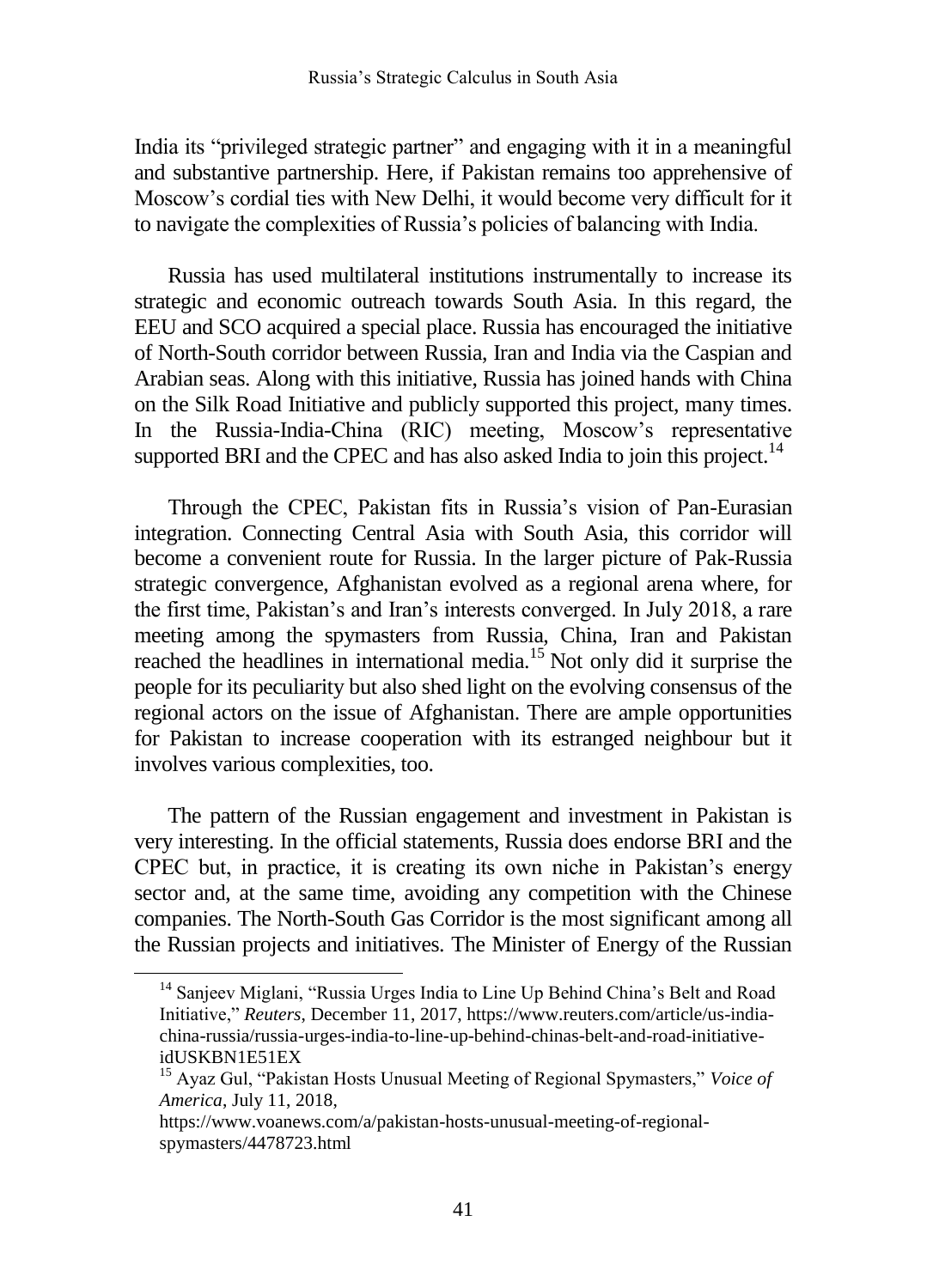#### Strategic Studies

Federation, Alexander Novak, and Pakistan's Federal Minister for Petroleum and Natural Resources, Shahid Khaqan Abbasi, signed an MoU for the construction of this corridor on October 16, 2015. Russia aims to invest US\$2 billion in this project.<sup>16</sup> The first phase of this project was expected to conclude by December 2017 but differences on the tariffs delayed the project. Inter-Rao and Himmash Apparat, oil and gas refinery in Kohat is solely a bilateral project spearheaded by the Russian oil and gas consortium. <sup>17</sup> On February 19, 2018, while addressing the opening ceremony of the Russian Consulate in Karachi, Alexey YDedov, Russian Ambassador to Pakistan, offered to revive Pakistan's Steel Mills.<sup>18</sup>

Russia's vision is clear: To fight off the US domination, to cooperate with China to counter the US hegemony, become an influential power and maintain its influence in its backyard  $-$  Central Asia while weaving a web of energy and infrastructure projects in South and Central Asia. It is true that Pakistan fits well in Russia's geo-economic vision and it is more likely, also due to structural changes in the international order and system that Pakistan emerges as an important player in the Russian dream of Pan-Eurasian integration. (The Russian dream of Pan-Eurasian integration is more of a euphemism for the Russian resurgence and the efforts to keep Washington off the loop). Pakistan needs to be cautious and think carefully whether it is in a position to confront the US. Although, the world order is moving towards multipolarity but Washington is still a major player, hence, a "minus-US" formula in foreign policy directions may invite unnecessary troubles for Pakistan.

Unfortunately, it is still unclear what does Pakistan envision. Its foreign policy dilemma has been its dependence on a major power while balancing its turbulent relations with India. Instead of diversifying its relations with other major powers, it has always chosen to pick one and wear it like an armour. This real politic has earned the country 'masters' instead of 'partners' and 'friends.' This time, also, Pakistan's reactionary

<sup>&</sup>lt;sup>16</sup> "Pakistan, Russia Sign Agreement for Construction of North-South Gas Pipeline," *Dawn*, October 16, 201[5,https://www.dawn.com/news/1213460](https://www.dawn.com/news/1213460)

<sup>17</sup> "Russian Consortium Agrees to Set Up Refinery in K-P," *Express Tribune*, August 10, 2017,

<https://tribune.com.pk/story/1477821/russian-consortium-agrees-set-refinery-k-p/> <sup>18</sup> Fareed A Malik, "Revival of Steel Mills," *Nation*, February 14, 2018,

<https://nation.com.pk/14-Feb-2018/revival-of-steel-mills>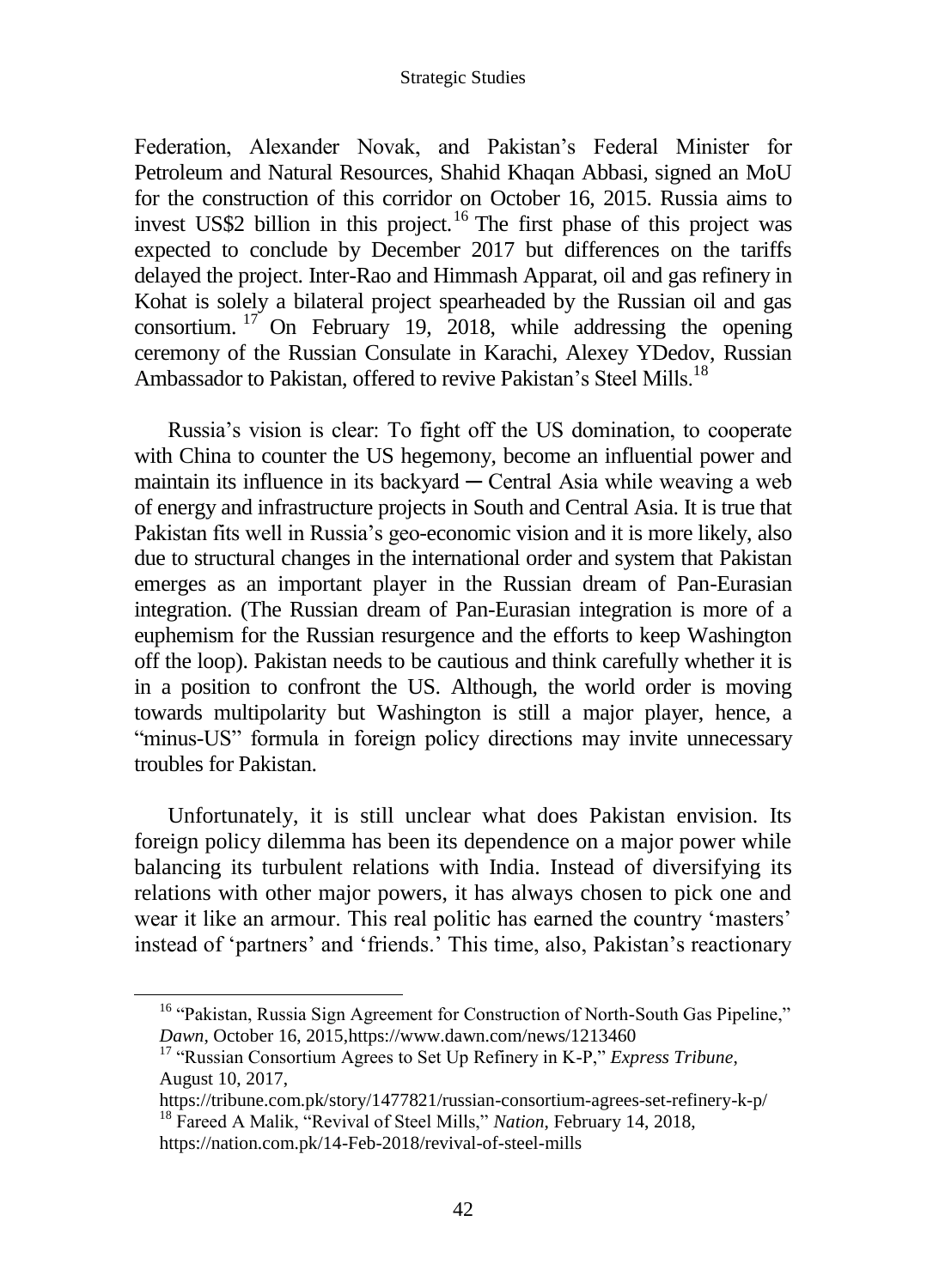approach is guiding it towards Moscow, but Islamabad needs to break this pattern of engagement. This is high time that Islamabad fosters friendly ties with Moscow on the foundation of economic liberalism along with deftly exploring the areas of convergence in the strategic realm.

Pakistan needs to clearly identify and set its goals and targets. Disagreements of tariffs on North-South Gas Corridors should be reduced and the country needs to understand that this time, an economic partnership is being initiated which cannot be mistaken as large waivers and 'generous' amounts of aids that the US used to offer. Also, the Pak-Russia equation cannot be equated with Pakistan's relations with China either. Apparently and more realistically, tinting the Islamabad-Kremlin ties with economic liberalism can help save the complexities of regional and global geopolitics.

Foreign policymakers need to acknowledge the fact that the trust-deficit exists due to the historical baggage of the two countries. In fostering ties with Russia, Pakistan should not completely divorce politico-security dynamics/realities from economic cooperation. To serve this purpose, engaging Russia by means of "low politics" such as economic cooperation, cooperation in energy sector, cultural exchange, infrastructure development, exchange of technology and sharing of vital information and technology (while being cognisant of our national security interests) will help Pakistan and Russia to build confidence, address the issue of trust deficit between the two states and aid in developing a better symbiotic and strong bilateral relationship.

### **Policy Recommendations**

At this point, given the internal-external challenges that Pakistan confronts presently, the two countries' interests seem to be aligned to a great extent. In Afghanistan, Pak-US relations are on a constant downward spiral and, in this situation, Pakistan needs a voice that can resonate with its own. Pakistan sees Russia as its partner and reiterated its position at many levels. Foreign Minister of Pakistan, Shah Mahmood Qureshi, visited Moscow and has been continuously working with his Russian counterpart towards fostering peace in Afghanistan. Other than this, Islamabad perceives Moscow as an important player in its foreign policy calculus and, in consonance with its traditional partner China, taking trilateral initiatives. However, on Pakistan's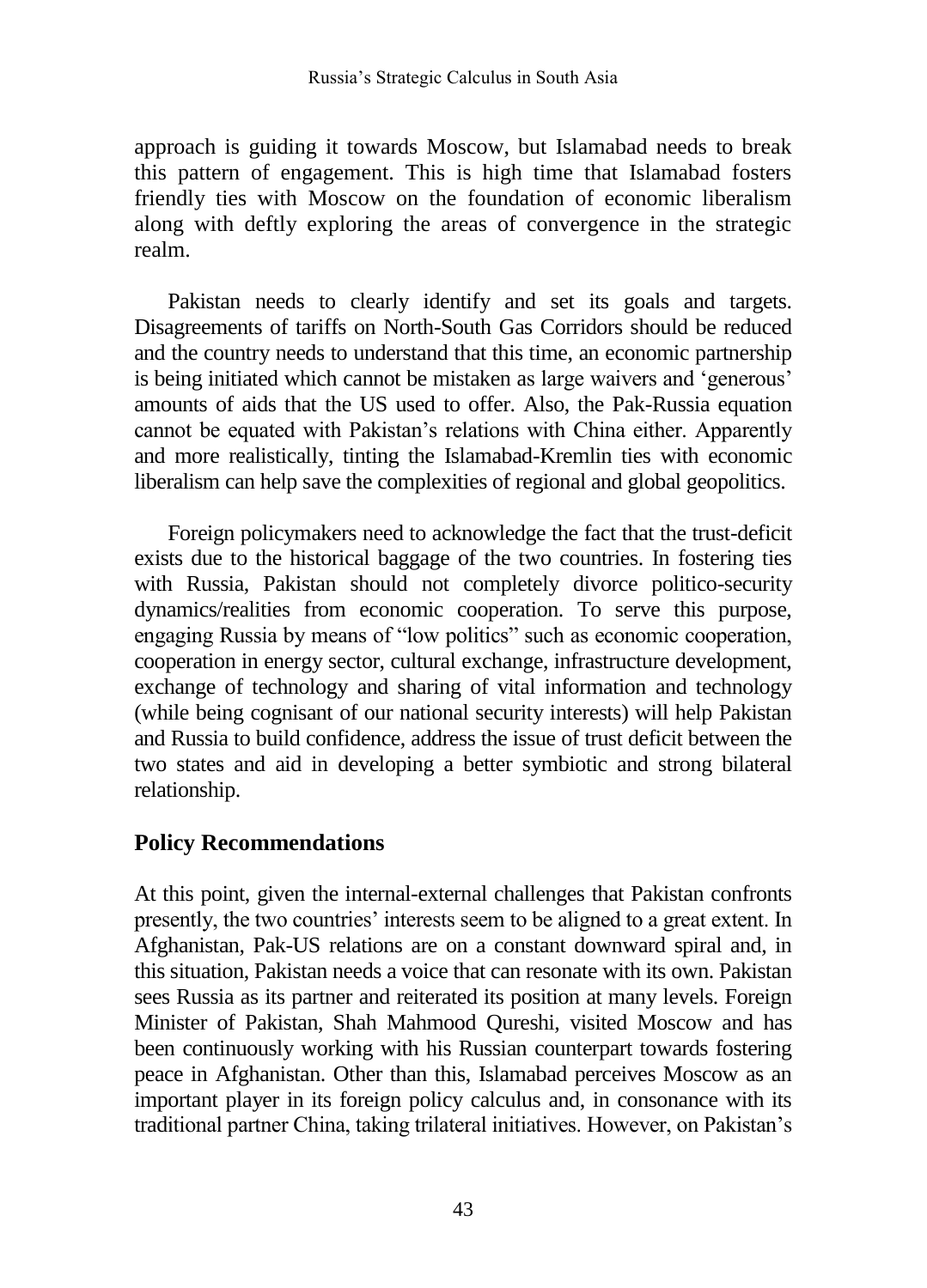#### Strategic Studies

part, any foreign policy direction which is based on the dictum of "pick a major power and wear it like an armour"<sup>19</sup> would hardly be productive. It is for Pakistan to analyse how it can prudently maximise its benefits and, in this regard, mentioned below are some important policy recommendations:

- i. Russia's strength lies in all the post-soviet spaces and Central Asia, in particular, continues to be most significant for Moscow. The EAU, CSTO and SCO are some of the regional constructs, at the disposal of Russia, to keep a watch on Central Asia. Moreover, Russia is not going to leave this region unattended especially now when it is resurging. Pakistan in this bigger scheme of Eurasian can play an important role due to its central geostrategic location. In fostering long-term and ensuring partnership with Russia, Central Asia acquires a special place. Thus, forging good ties with Central Asia particularly in terms of economic cooperation and connectivity is very important.
- ii. In 2013, Pakistan and China entered into a mega connectivity project, CPEC, which the Russians and Central Asians also find as a useful possible conduit to the Indian Ocean and the Eurasian integration project. Therefore, it will be pertinent for Pakistan to create economic incentives for Russia, particularly in the CPEC. It will have a two-fold advantage: establishing a sound base for Pakistan-Russia economic cooperation and managing the Sino-Russia economic competition in Pakistan's energy market.
- iii. The North-South gas pipeline is the flagship project of Pak-Russia economic cooperation; this project would connect LNG terminals of Karachi with Lahore from Karachi to Lahore. The Russian company, Gazprom, is also planning to construct a network of regional pipelines, one of them is Iran-Pakistan-India sub-sea gas pipeline. In October 2017, Russia offered India and Pakistan to develop an offshore pipeline that will pass through Gwadar port. Pakistan can diversify its energy mix by benefitting from the Russian expertise in the energy sector. Russia also needs an alternative market for its energy-related goods and services.

<sup>19</sup> Ume Farwa, "Pakistan-Russia Relations Depend on a Crafty Balancing Act," *Asia Times*, October 2, 2017, [http://www.atimes.com/can-pak-russian-relations-thrive](http://www.atimes.com/can-pak-russian-relations-thrive-strategic-cooperation/)[strategic-cooperation/](http://www.atimes.com/can-pak-russian-relations-thrive-strategic-cooperation/)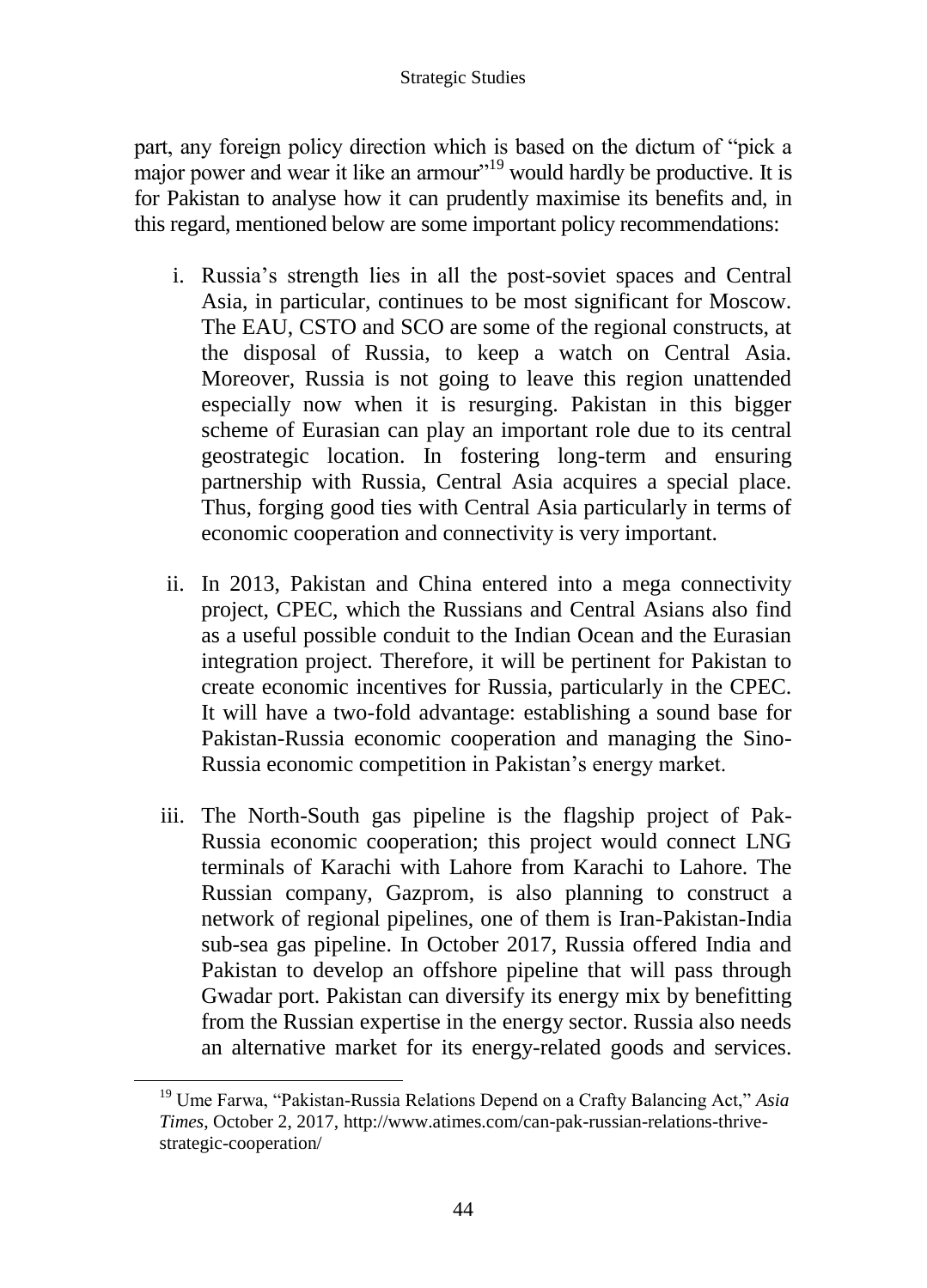The disagreement on the tariffs should be reduced and the country needs to understand that this time, an economic partnership is being initiated which is different from the large waivers and 'generous' amounts of aids that other great powers such as the US used to offer.

- iv. As an agrarian economy, Pakistan must work to increase its export of agricultural and dairy products to Russia. This should be a priority, especially now that the European imports are banned in Russia due to the EU sanctions after the Crimean Crisis. Pakistan can also work with Russia to expand and improve its storage and packaging facilities for such products.
- v. Bilateral cooperation has the potential to flourish extensively in the heavy industry. Pak Steel Mills is a case in point. Pakistan needs to avail itself of this opportunity.
- vi. Russia has already extended an invitation to the Pakistani business community to participate in the World Expo 2025. This offer was made in January 2018, when a Russian business delegation visited Pakistan. To benefit from this opportunity, Pakistan must prepare well for the Expo and the business community must be empowered to make suggestions on what products must be showcased at the Expo in order to substantially increase their future prospects and outlook.
- vii. For Islamabad, the inconsistent economic policies, lack of ease of doing business and political stability are obstacles to reach the desired level of bilateral cooperation with Russia. Pakistan is in dire need to put its house in order, only then it can maintain and sustain long-term relations with other country.
- viii. The US tilt towards India raised questions in Moscow but it did not completely pull away from New Delhi rather it opted for a more balanced approach towards South Asia. Russia's policy of balancing between Islamabad and New Delhi, at times, create complexities in the bilateral relation. Besides, India has always been a limiting factor in Russia's relations with Pakistan. Nevertheless, Islamabad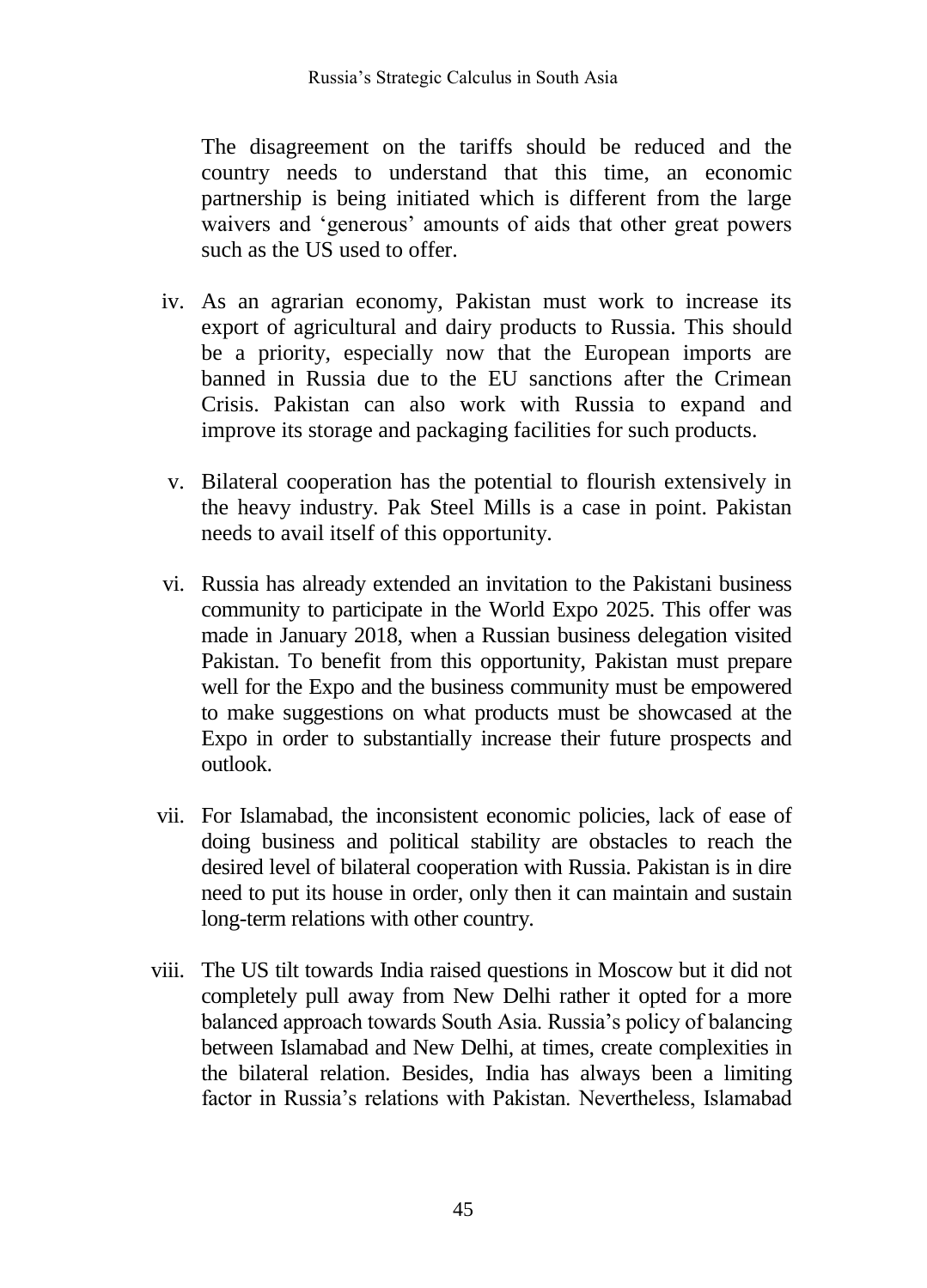should not view its relations with Moscow from the prism of its ties with India.

ix. The Russians and Chinese are complimenting each other in many areas however, Russia is moving fast on the security track and China on the economic one. This might create an unpredictable scenario if Beijing and Moscow are unable to reach mutual understanding. For this reason, it will be prudent for Islamabad to find a balance in its policy towards its traditional ally, Beijing, and its reluctant friend, Moscow. Too much eagerness or restraint can prove detrimental for Pakistan in the larger context of securing its interests and formulating a regional framework that can help Islamabad navigate through the chartered waters of the regional politics.

# **Conclusion**

The on-going conflict in Afghanistan, the declining US influence in the world, the persistent threat of trans-national terrorism to the states' sovereignty and territorial integrity have heightened the threat perceptions in the Kremlin. Facilitating peace in the region, working with India and Pakistan with a balancing approach are few of its preferred options. Regional stability has the same implications for both Russia and Pakistan. Afghanistan has become the theatre where the strategic interests of Russia and Pakistan are converging the most. This will be the main area of longterm engagement between the two countries. Terrorism, narco-trafficking, economic development, projects of the Eurasian integration and cooperation in the multilateral institutions such as SCO will also call for close cooperation. In fact, Moscow is trying to foster a broad-based partnership with Pakistan. Russia's vision in South Asia is very clear, so, Pakistan needs to fine-tune its strategic vision. In future, Pak-Russia relations are going to be beneficial for both countries if a stable and well-thought-out approach is followed.

The prospects of flourishing bilateral ties warrant an intensive dialogue between civil, military and economic institutions. Maintaining continuous dialogues will ensure transparency and confidence between the former Cold War rivals. The bourgeoning relationship can benefit both countries but there are many impediments in sustaining the cordial cooperation. The